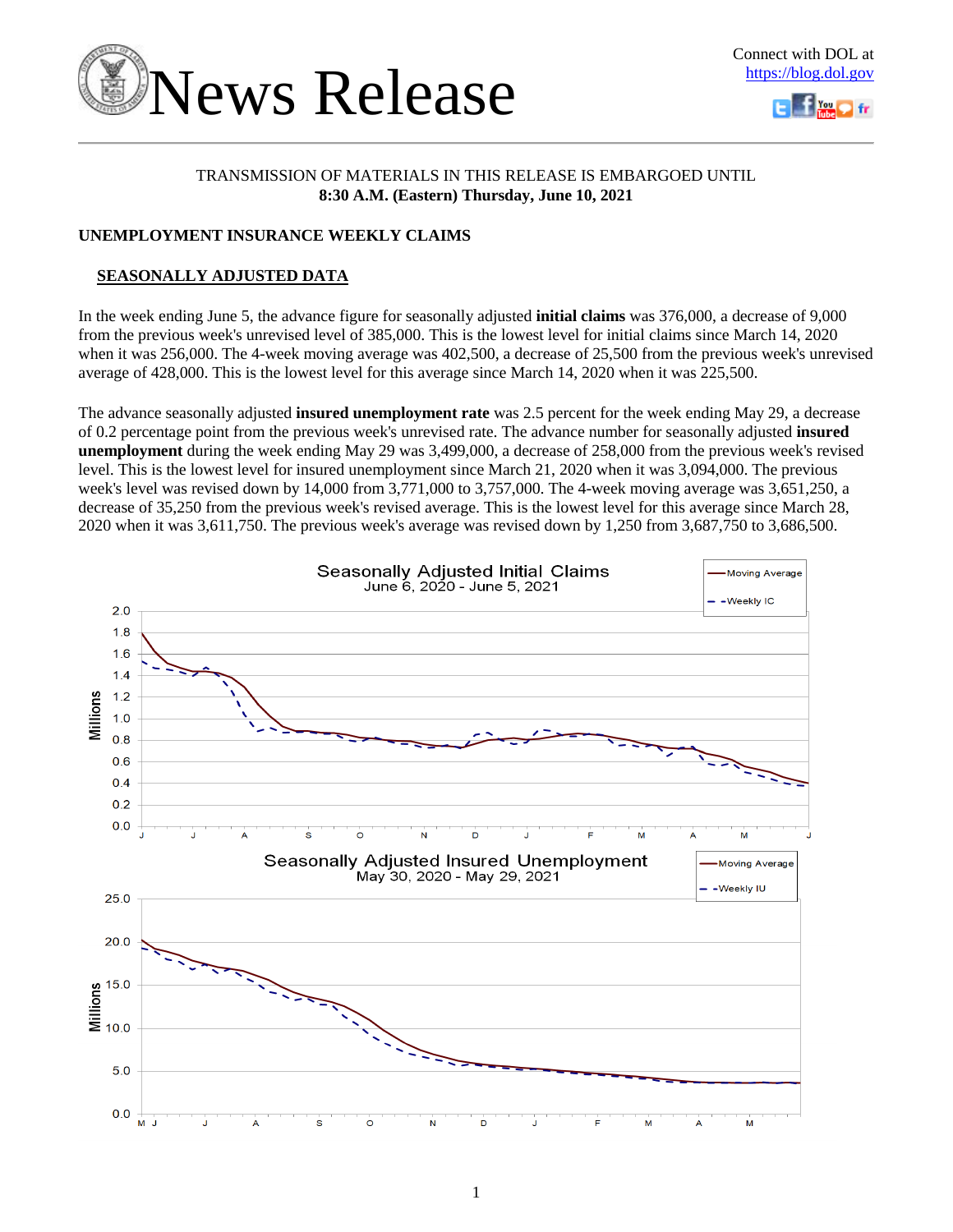### **UNADJUSTED DATA**

The advance number of actual initial claims under state programs, unadjusted, totaled 367,117 in the week ending June 5, a decrease of 58,196 (or -13.7 percent) from the previous week. The seasonal factors had expected a decrease of 49,826 (or -11.7 percent) from the previous week. There were 1,556,548 initial claims in the comparable week in 2020. In addition, for the week ending June 5, 50 states reported 71,292 initial claims for Pandemic Unemployment Assistance.

The advance unadjusted insured unemployment rate was 2.4 percent during the week ending May 29, a decrease of 0.1 percentage point from the prior week. The advance unadjusted level of insured unemployment in state programs totaled 3,315,550, a decrease of 174,537 (or -5.0 percent) from the preceding week. The seasonal factors had expected an increase of 83,748 (or 2.4 percent) from the previous week. A year earlier the rate was 13.1 percent and the volume was 19,119,547.



The total number of continued weeks claimed for benefits in all programs for the week ending May 22 was 15,349,465, a decrease of 95,099 from the previous week. There were 30,020,457 weekly claims filed for benefits in all programs in the comparable week in 2020.

During the week ending May 22, Extended Benefits were available in the following 12 states: Alaska, California, Colorado, Connecticut, District of Columbia, Illinois, Massachusetts, Nevada, New Jersey, New York, Rhode Island, and Texas.

Initial claims for UI benefits filed by former Federal civilian employees totaled 813 in the week ending May 29, a decrease of 27 from the prior week. There were 458 initial claims filed by newly discharged veterans, a decrease of 43 from the preceding week.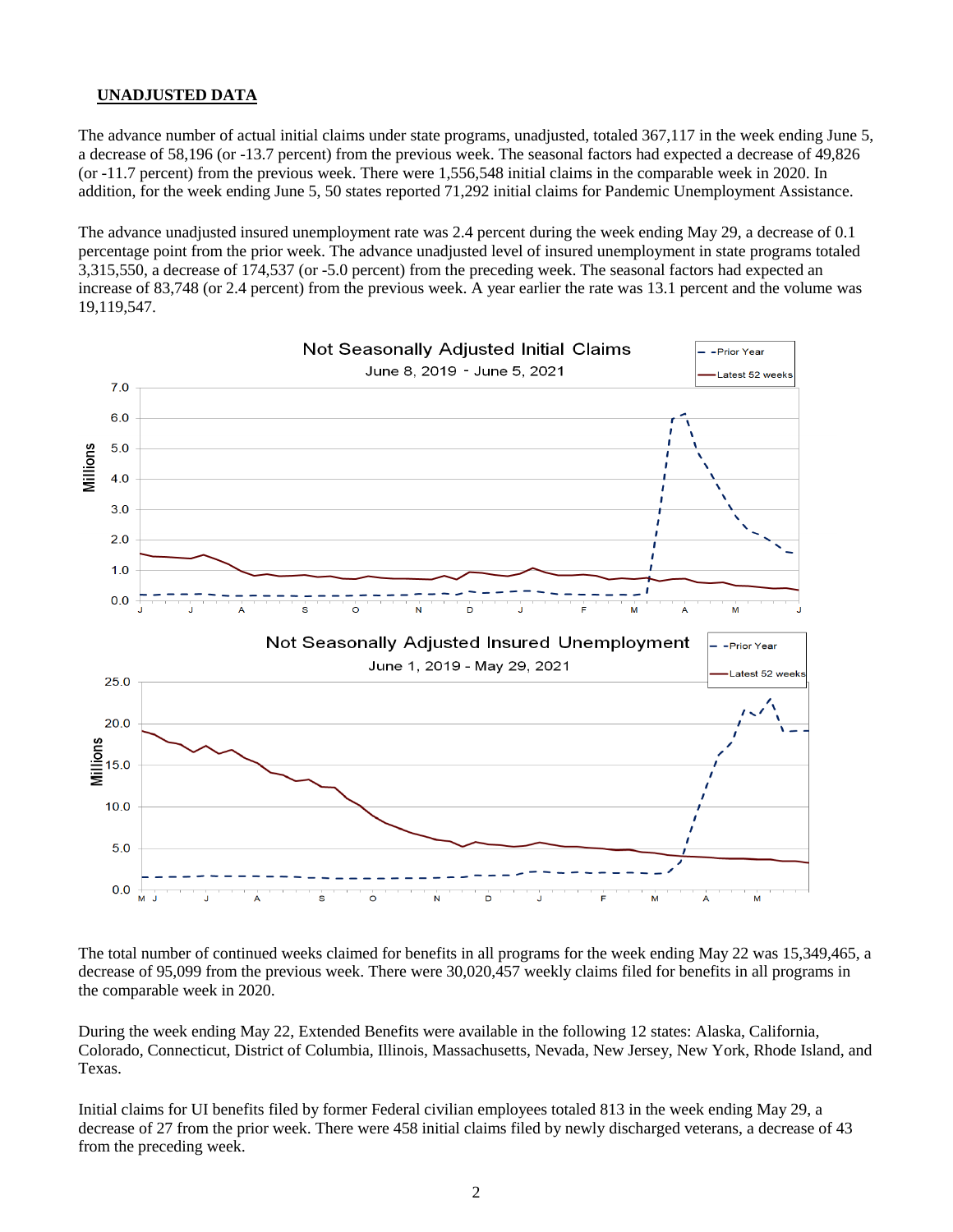There were 11,750 continued weeks claimed filed by former Federal civilian employees the week ending May 22, a decrease of 477 from the previous week. Newly discharged veterans claiming benefits totaled 7,329, an increase of 331 from the prior week.

During the week ending May 22, 51 states reported 6,347,472 continued weekly claims for Pandemic Unemployment Assistance benefits and 51 states reported 5,231,952 continued claims for Pandemic Emergency Unemployment Compensation benefits.

The highest insured unemployment rates in the week ending May 22 were in Nevada (4.8), Rhode Island (4.5), Connecticut (4.2), Puerto Rico (4.1), California (4.0), Alaska (3.9), Pennsylvania (3.9), New York (3.7), Illinois (3.6), and District of Columbia (3.3).

The largest increases in initial claims for the week ending May 29 were in Pennsylvania (+7,064), Illinois (+4,298), Kentucky (+3,454), Missouri (+2,744), and Michigan (+1,664), while the largest decreases were in Texas (-3,114), Oregon (-1,822), Virginia (-1,753), Florida (-1,625), and Washington (-1,577).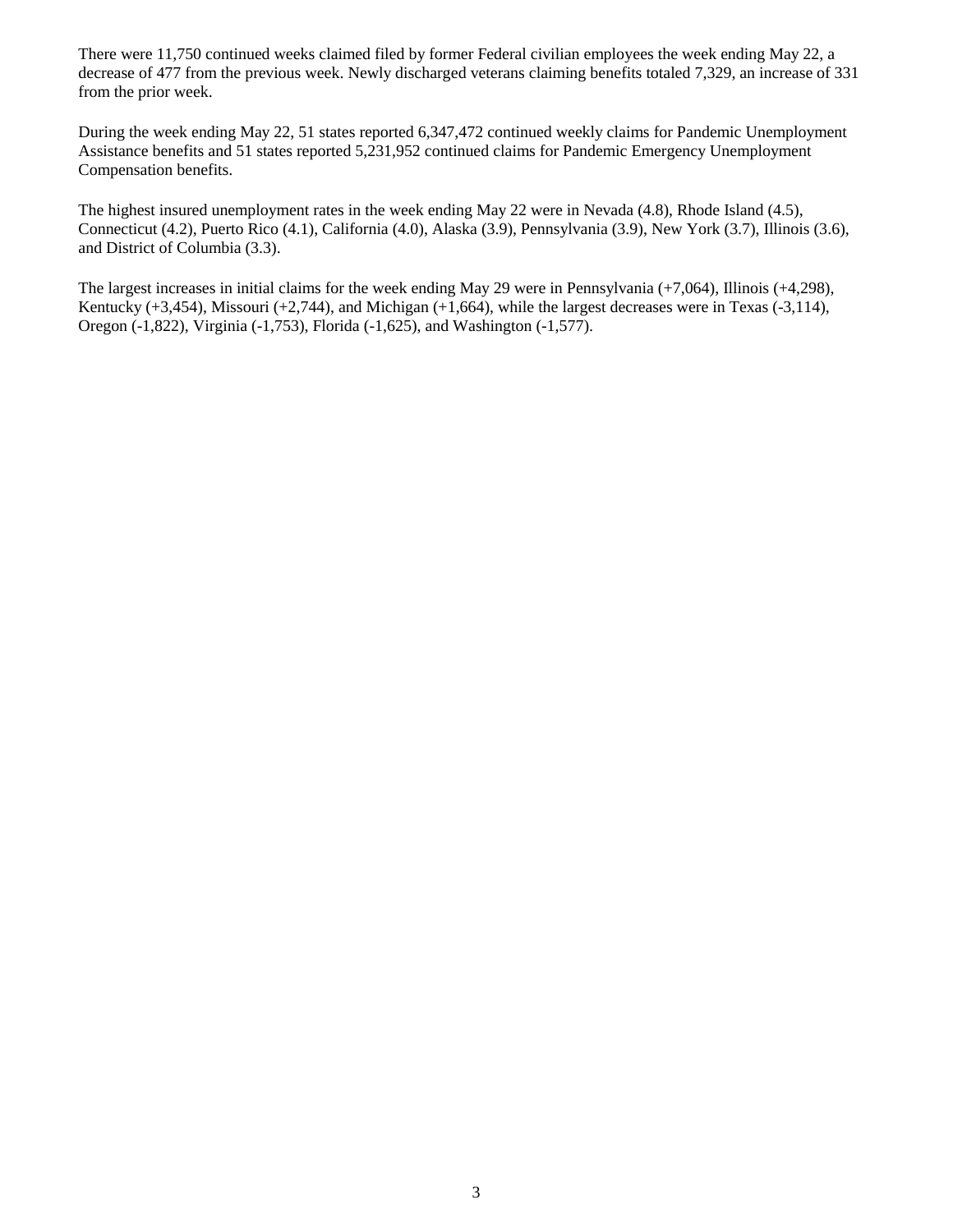### UNEMPLOYMENT INSURANCE DATA FOR REGULAR STATE PROGRAMS

| June 5    | May 29    | <b>Change</b> | May 22    | Prior Year <sup>1</sup> |
|-----------|-----------|---------------|-----------|-------------------------|
| 376,000   | 385,000   | $-9,000$      | 405,000   | 1,537,000               |
| 367,117   | 425,313   | $-58,196$     | 419,436   | 1,556,548               |
| 402,500   | 428,000   | $-25,500$     | 458,500   | 1,794,500               |
| May 29    | May 22    | <b>Change</b> | May 15    | Prior Year <sup>1</sup> |
| 3,499,000 | 3,757,000 | $-258,000$    | 3,611,000 | 19,287,000              |
| 3,315,550 | 3,490,087 | $-174,537$    | 3,490,005 | 19,119,547              |
| 3,651,250 | 3,686,500 | $-35,250$     | 3,667,250 | 20,248,000              |
| 2.5%      | 2.7%      | $-0.2$        | 2.6%      | 13.2%                   |
| 2.4%      | 2.5%      | $-0.1$        | 2.5%      | 13.1%                   |
|           |           |               |           |                         |

### INITIAL CLAIMS FILED IN FEDERAL PROGRAMS (UNADJUSTED)

| <b>WEEK ENDING</b>                  | June 5 | May 29 | <b>Change</b> | $M$ av 22               | Prior Year <sup>1</sup> |
|-------------------------------------|--------|--------|---------------|-------------------------|-------------------------|
| Pandemic Unemployment<br>Assistance | 71,292 | 73.249 | $-1.957$      | 81.404                  | 701,580                 |
| <b>WEEK ENDING</b>                  | May 29 | May 22 | <b>Change</b> | Prior Year <sup>1</sup> |                         |
| Federal Employees (UCFE)            | 813    | 840    | -27           | 1.967                   |                         |
| Newly Discharged Veterans (UCX)     | 458    | 501    | $-43$         | 1,167                   |                         |
|                                     |        |        |               |                         |                         |

### CONTINUED WEEKS CLAIMED FILED FOR UI BENEFITS IN ALL PROGRAMS (UNADJUSTED)

| <b>WEEK ENDING</b>                            | May 22     | May 15     | <b>Change</b> | Prior Year <sup>1</sup> |
|-----------------------------------------------|------------|------------|---------------|-------------------------|
| <b>Regular State</b>                          | 3,463,484  | 3,461,992  | $+1,492$      | 19,042,626              |
| <b>Federal Employees</b>                      | 11,750     | 12,227     | $-477$        | 15,229                  |
| <b>Newly Discharged Veterans</b>              | 7.329      | 6.998      | $+331$        | 11,826                  |
| Pandemic Unemployment Assistance <sup>3</sup> | 6,347,472  | 6,360,202  | $-12,730$     | 10,129,497              |
| Pandemic Emergency UC <sup>4</sup>            | 5,231,952  | 5,301,821  | $-69,869$     | 599,951                 |
| Extended Benefits <sup>5</sup>                | 196,929    | 213,113    | $-16,184$     | 2,224                   |
| State Additional Benefits <sup>6</sup>        | 1,580      | 1,547      | $+33$         | 4,215                   |
| $STC / Workshare$ <sup>7</sup>                | 88.969     | 86,664     | $+2,305$      | 214,889                 |
| TOTAL <sup>8</sup>                            | 15,349,465 | 15,444,564 | $-95,099$     | 30,020,457              |
| <b>FOOTNOTES</b>                              |            |            |               |                         |

SA - Seasonally Adjusted Data, NSA - Not Seasonally Adjusted Data Continued weeks claimed represent all weeks of benefits claimed during the week being reported, and do not represent weeks claimed by unique individuals.

- 1. Prior year is comparable to most recent data.
- 2. Most recent week used covered employment of 139,248,565 as denominator.
- 3. Information on the Pandemic Unemployment Assistance (PUA) program can be found in UIPL 16-20: [PUA Program](https://wdr.doleta.gov/directives/corr_doc.cfm?DOCN=4628)  [information](https://wdr.doleta.gov/directives/corr_doc.cfm?DOCN=4628)
- 4. Information on the Pandemic Emergency Unemployment Compensation (PEUC) program can be found in Unemployment Insurance Program Letter (UIPL) 17-20: [PEUC Program](https://wdr.doleta.gov/directives/corr_doc.cfm?DOCN=8452) information
- 5. Information on the EB program can be found here: [EB Program information](https://oui.doleta.gov/unemploy/extenben.asp)
- 6. Some states maintain additional benefit programs for those claimants who exhaust regular benefits, and when applicable, extended benefits. Information on states that participate, and the extent of benefits paid, can be found starting on page 4-4 of this link: [Extensions and Special Programs PDF](https://oui.doleta.gov/unemploy/pdf/uilawcompar/2020/special.pdf#page=4)
- 7. Information on STC/Worksharing can be found starting on page 9-10 of the following link: [Extensions and Special Programs](https://oui.doleta.gov/unemploy/pdf/uilawcompar/2020/special.pdf#page=9)  [PDF](https://oui.doleta.gov/unemploy/pdf/uilawcompar/2020/special.pdf#page=9)
- 8. Totals include PUA Unemployment for the appropriate corresponding week.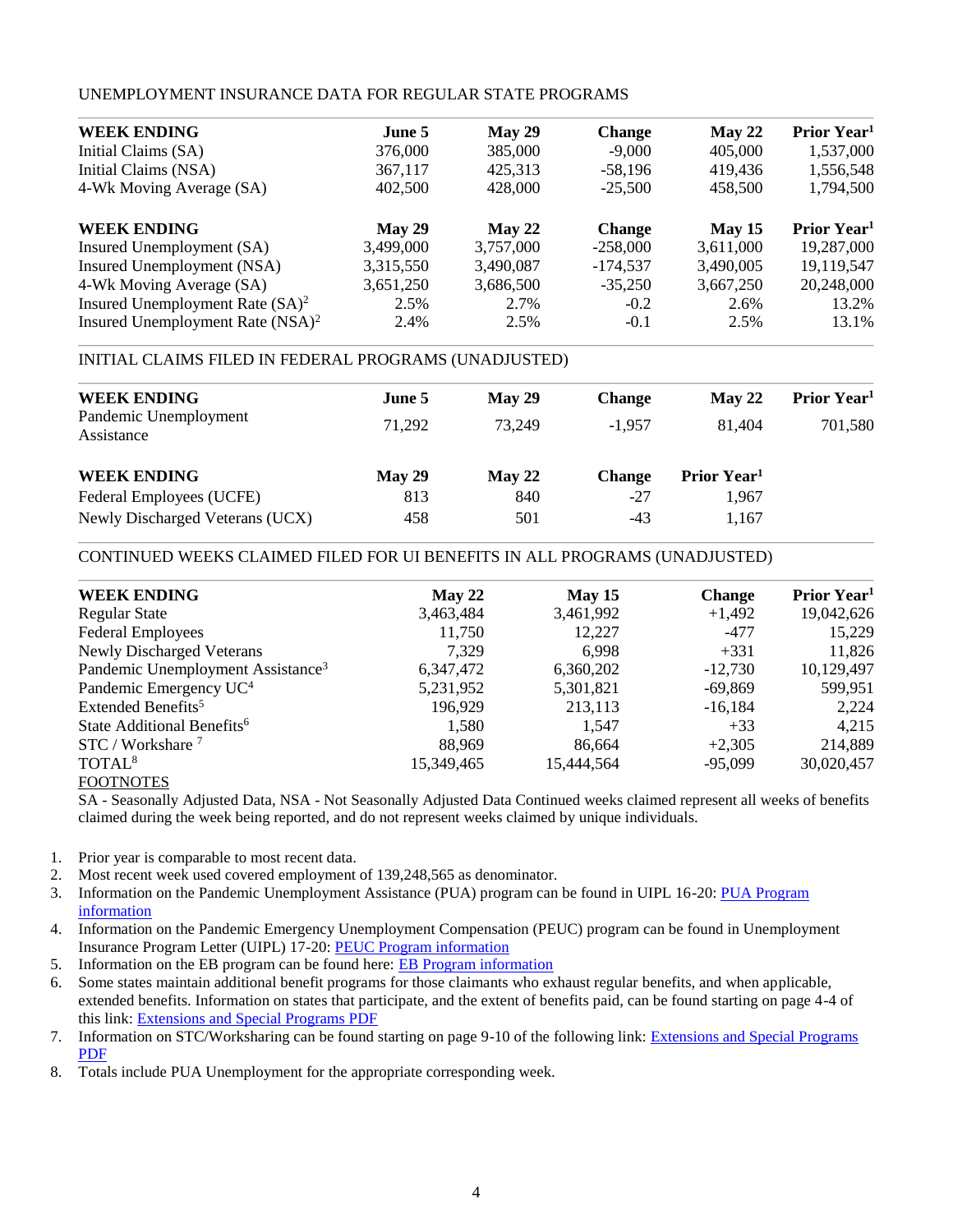### Advance State Claims - Not Seasonally Adjusted

|                      |         | Initial Claims Filed During Week Ended June 5 |           | Insured Unemployment For Week Ended May 29 |           |            |  |
|----------------------|---------|-----------------------------------------------|-----------|--------------------------------------------|-----------|------------|--|
| <b>STATE</b>         | Advance | Prior Wk                                      | Change    | Advance                                    | Prior Wk  | Change     |  |
| Alabama              | 7,002   | 7,247                                         | $-245$    | 10,984                                     | 13,567    | $-2,583$   |  |
| Alaska               | 2,315   | 2,959                                         | $-644$    | 11,010                                     | 11,151    | $-141$     |  |
| Arizona              | 3,715   | 4,375                                         | $-660$    | 43,566                                     | 54,744    | $-11,178$  |  |
| Arkansas             | 2,152   | 2,503                                         | $-351$    | 17,663                                     | 20,555    | $-2,892$   |  |
| California           | 53,004  | 72,003                                        | $-18,999$ | 611,546                                    | 667,181   | $-55,635$  |  |
| Colorado             | 4,503   | 3,926                                         | 577       | 40,193                                     | 40,286    | $-93$      |  |
| Connecticut          | 3,700   | 4,346                                         | $-646$    | 57,249                                     | 64,790    | $-7,541$   |  |
| Delaware             | 7,424   | 5,732                                         | 1,692     | 12,161                                     | 12,287    | $-126$     |  |
| District of Columbia | 1,140   | 1,161                                         | $-21$     | 17,610                                     | 18,289    | $-679$     |  |
| Florida              | 5,800   | 8,257                                         | $-2,457$  | 93,202                                     | 112,861   | $-19,659$  |  |
| Georgia              | 21,559  | 24,622                                        | $-3,063$  | 125,449                                    | 119,950   | 5,499      |  |
| Hawaii               | 2,030   | 2,175                                         | $-145$    | 15,782                                     | 15,868    | -86        |  |
| Idaho                | 1,214   | 1,655                                         | $-441$    | 6,045                                      | 6,704     | $-659$     |  |
| Illinois             | 29,013  | 23,516                                        | 5,497     | 196,104                                    | 202,005   | $-5,901$   |  |
| Indiana              | 5,213   | 5,940                                         | $-727$    | 52,840                                     | 54,919    | $-2,079$   |  |
|                      |         |                                               |           |                                            |           |            |  |
| Iowa                 | 2,736   | 3,380                                         | $-644$    | 25,481                                     | 25,588    | $-107$     |  |
| Kansas               | 1,461   | 1,810                                         | $-349$    | 9,644                                      | 9,787     | $-143$     |  |
| Kentucky             | 5,906   | 6,318                                         | $-412$    | 20,054                                     | 19,075    | 979        |  |
| Louisiana            | 5,231   | 5,573                                         | $-342$    | 47,377                                     | 47,680    | $-303$     |  |
| Maine                | 1,614   | 1,376                                         | 238       | 10,505                                     | 10,768    | $-263$     |  |
| Maryland             | 8,632   | 8,643                                         | $-11$     | 42,890                                     | 46,266    | $-3,376$   |  |
| Massachusetts        | 8,024   | 8,398                                         | $-374$    | 74,343                                     | 81,700    | $-7,357$   |  |
| Michigan             | 12,714  | 12,865                                        | $-151$    | 110,888                                    | 123,402   | $-12,514$  |  |
| Minnesota            | 4,788   | 4,869                                         | $-81$     | 68,284                                     | 67,206    | 1,078      |  |
| Mississippi          | 2,525   | 2,830                                         | $-305$    | 28,799                                     | 25,737    | 3,062      |  |
| Missouri             | 5,516   | 8,666                                         | $-3,150$  | 55,057                                     | 55,733    | $-676$     |  |
| Montana              | 1,098   | 1,221                                         | $-123$    | 7,646                                      | 8,306     | $-660$     |  |
| Nebraska             | 1,267   | 1,472                                         | $-205$    | 7,341                                      | 7,431     | $-90$      |  |
| Nevada               | 4,272   | 5,043                                         | $-771$    | 56,983                                     | 61,160    | -4,177     |  |
| New Hampshire        | 587     | 906                                           | $-319$    | 13,789                                     | 15,880    | $-2,091$   |  |
| New Jersey           | 10,075  | 12,771                                        | $-2,696$  | 113,289                                    | 120,201   | $-6,912$   |  |
| New Mexico           | 4,168   | 4,812                                         | $-644$    | 24,072                                     | 25,200    | $-1,128$   |  |
| New York             | 18,158  | 19,615                                        | $-1,457$  | 315,340                                    | 321,482   | $-6,142$   |  |
| North Carolina       | 4,919   | 5,932                                         | $-1,013$  | 43,902                                     | 47,290    | $-3,388$   |  |
| North Dakota         | 560     | 501                                           | 59        | 3,450                                      | 3,440     | 10         |  |
| Ohio                 | 16,066  | 14,013                                        | 2,053     | 88,078                                     | 93,195    | $-5,117$   |  |
| Oklahoma             | 14,479  | 9,364                                         | 5,115     | 31,888                                     | 21,161    | 10,727     |  |
| Oregon               | 5,924   | 6,532                                         | $-608$    | 53,551                                     | 56,301    | $-2,750$   |  |
| Pennsylvania         | 7,614   | 31,317                                        | $-23,703$ | 209,679                                    | 205,416   | 4,263      |  |
| Puerto Rico          | 2,994   | 2,469                                         | 525       | 27,830                                     | 33,472    | $-5,642$   |  |
| Rhode Island         | 9,004   | 9,610                                         | $-606$    | 19,776                                     | 19,879    | $-103$     |  |
| South Carolina       | 1,887   | 1,987                                         | $-100$    | 35,128                                     | 38,379    | $-3,251$   |  |
| South Dakota         | 215     | 263                                           | $-48$     | 1,495                                      | 2,165     | $-670$     |  |
| Tennessee            | 7,841   | 6,936                                         | 905       | 50,872                                     | 51,763    | $-891$     |  |
| Texas                | 17,734  | 21,927                                        | $-4,193$  | 188,449                                    | 206,486   | $-18,037$  |  |
| Utah                 | 2,490   | 3,103                                         | $-613$    | 10,586                                     | 11,222    | -636       |  |
| Vermont              | 326     | 372                                           | $-46$     | 6,669                                      | 7,617     | $-948$     |  |
| Virgin Islands       | 128     | 216                                           | $-88$     | 904                                        | 720       | 184        |  |
| Virginia             | 7,903   | 8,090                                         | $-187$    | 54,392                                     | 52,228    | 2,164      |  |
| Washington           | 9,076   | 10,317                                        | $-1,241$  | 70,444                                     | 66,688    | 3,756      |  |
| West Virginia        | 1,471   | 2,594                                         | $-1,123$  | 16,010                                     | 16,221    | $-211$     |  |
| Wisconsin            | 7,445   | 8,369                                         | $-924$    | 56,312                                     | 65,767    | $-9,455$   |  |
| Wyoming              | 485     | 416                                           | 69        | 2,949                                      | 2,918     | 31         |  |
| <b>US</b> Total      | 367,117 | 425,313                                       | $-58,196$ | 3,315,550                                  | 3,490,087 | $-174,537$ |  |
|                      |         |                                               |           |                                            |           |            |  |

Note: Advance claims are not directly comparable to claims reported in prior weeks. Advance claims are reported by the state liable for paying the unemployment compensation, whereas previous weeks reported claims reflect claimants by state of residence. In addition, claims reported as "workshare equivalent" in the previous week are added to the advance claims as a proxy for the current week's "workshare equivalent" activity.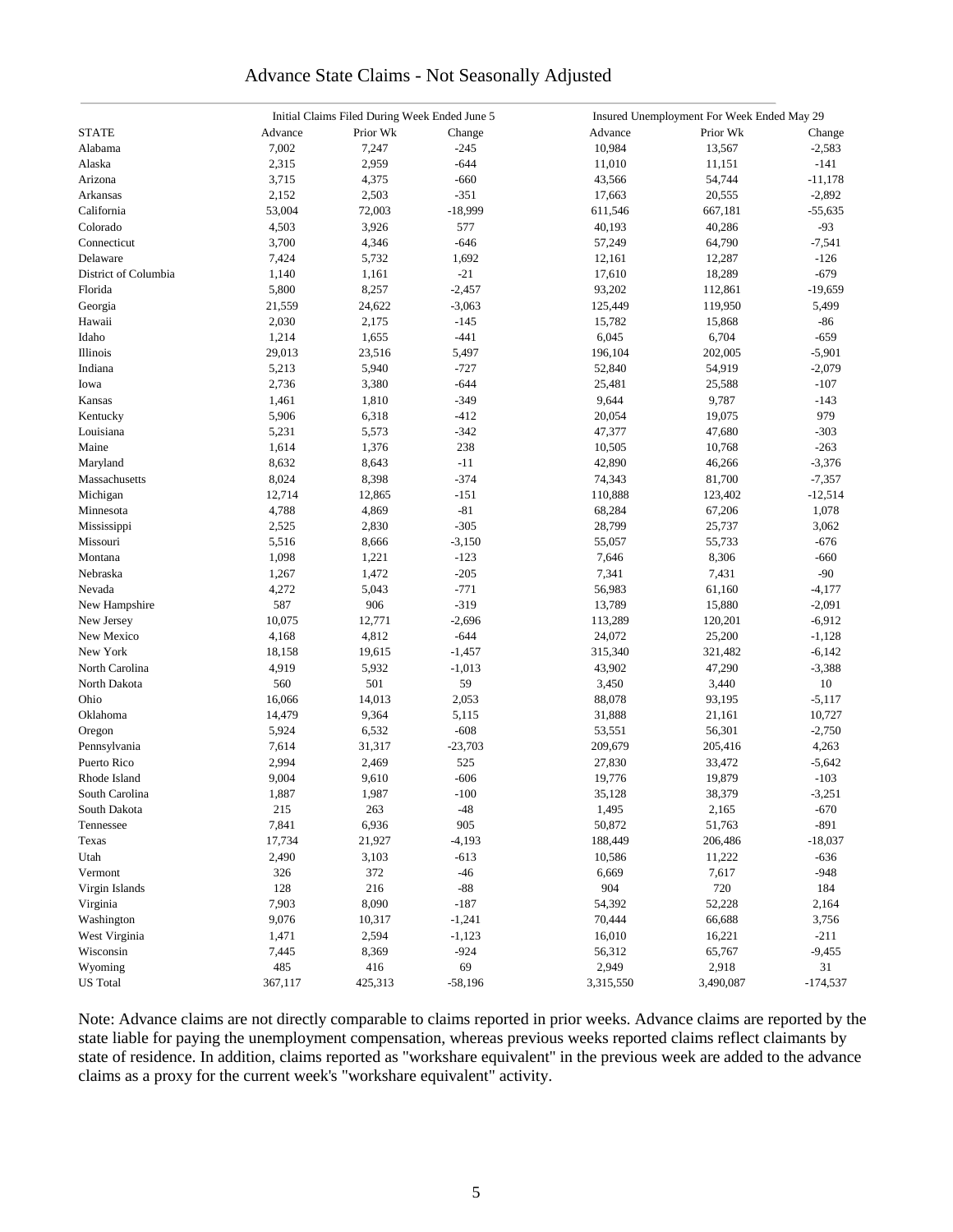# Seasonally Adjusted US Weekly UI Claims (in thousands)

|                    |                | Change<br>from   |          |                | Change<br>from |           |            |
|--------------------|----------------|------------------|----------|----------------|----------------|-----------|------------|
|                    | <b>Initial</b> | <b>Prior</b>     | 4-Week   | <b>Insured</b> | Prior          | 4-Week    |            |
| <b>Week Ending</b> | <b>Claims</b>  | Week             | Average  | Unemployment   | Week           | Average   | <b>IUR</b> |
| May 30, 2020       | 1,605          | $-282$           | 1,989.00 | 19,287         | $-109$         | 20,248.00 | 13.2       |
| June 6, 2020       | 1,537          | $-68$            | 1,794.50 | 18,927         | $-360$         | 19,197.75 | 13.0       |
| June 13, 2020      | 1,472          | $-65$            | 1,625.25 | 17,993         | $-934$         | 18,900.75 | 12.4       |
| June 20, 2020      | 1,460          | $-12$            | 1,518.50 | 17,713         | $-280$         | 18,480.00 | 12.2       |
| June 27, 2020      | 1,436          | $-24$            | 1,476.25 | 16,780         | $-933$         | 17,853.25 | 11.5       |
| July 4, 2020       | 1,398          | $-38$            | 1,441.50 | 17,413         | 633            | 17,474.75 | 11.9       |
| July 11, 2020      | 1,479          | 81               | 1,443.25 | 16,385         | $-1,028$       | 17,072.75 | 11.2       |
| July 18, 2020      | 1,398          | $-81$            | 1,427.75 | 16,913         | 528            | 16,872.75 | 11.6       |
| July 25, 2020      | 1,262          | $-136$           | 1,384.25 | 15,964         | $-949$         | 16,668.75 | 10.9       |
| August 1, 2020     | 1,043          | $-219$           | 1,295.50 | 15,303         | $-661$         | 16,141.25 | 10.5       |
| August 8, 2020     | 883            | $-160$           | 1,146.50 | 14,217         | $-1,086$       | 15,599.25 | 9.7        |
| August 15, 2020    | 920            | 37               | 1,027.00 | 13,948         | $-269$         | 14,858.00 | 9.5        |
| August 22, 2020    | 872            | $-48$            | 929.50   | 13,246         | $-702$         | 14,178.50 | 9.1        |
| August 29, 2020    | 875            | 3                | 887.50   | 13,528         | 282            | 13,734.75 | 9.3        |
| September 5, 2020  | 881            | $\epsilon$       | 887.00   | 12,755         | $-773$         | 13,369.25 | 8.7        |
| September 12, 2020 | 860            | $-21$            | 872.00   | 12,706         | $-49$          | 13,058.75 | 8.7        |
|                    |                |                  |          |                |                |           |            |
| September 19, 2020 | 860            | $\boldsymbol{0}$ | 869.00   | 11,381         | $-1,325$       | 12,592.50 | 7.8        |
| September 26, 2020 | 803            | $-57$            | 851.00   | 10,477         | $-904$         | 11,829.75 | 7.2        |
| October 3, 2020    | 782            | $-21$            | 826.25   | 9,259          | $-1,218$       | 10,955.75 | 6.3        |
| October 10, 2020   | 833            | 51               | 819.50   | 8,384          | $-875$         | 9,875.25  | 5.7        |
| October 17, 2020   | 798            | $-35$            | 804.00   | 7,699          | $-685$         | 8,954.75  | 5.3        |
| October 24, 2020   | 768            | $-30$            | 795.25   | 7,076          | $-623$         | 8,104.50  | 4.8        |
| October 31, 2020   | 765            | $-3$             | 791.00   | 6,724          | $-352$         | 7,470.75  | 4.6        |
| November 7, 2020   | 728            | $-37$            | 764.75   | 6,389          | $-335$         | 6,972.00  | 4.4        |
| November 14, 2020  | 732            | $\overline{4}$   | 748.25   | 6,138          | $-251$         | 6,581.75  | 4.2        |
| November 21, 2020  | 762            | 30               | 746.75   | 5,606          | $-532$         | 6,214.25  | 3.8        |
| November 28, 2020  | 719            | $-43$            | 735.25   | 5,829          | 223            | 5,990.50  | 4.0        |
| December 5, 2020   | 853            | 134              | 766.50   | 5,614          | $-215$         | 5,796.75  | 3.8        |
| December 12, 2020  | 873            | 20               | 801.75   | 5,433          | $-181$         | 5,620.50  | 3.7        |
| December 19, 2020  | 803            | $-70$            | 812.00   | 5,311          | $-122$         | 5,546.75  | 3.6        |
| December 26, 2020  | 763            | $-40$            | 823.00   | 5,180          | $-131$         | 5,384.50  | 3.5        |
| January 2, 2021    | 781            | 18               | 805.00   | 5,240          | 60             | 5,291.00  | 3.7        |
| January 9, 2021    | 904            | 123              | 812.75   | 5,061          | $-179$         | 5,198.00  | 3.6        |
| January 16, 2021   | 886            | $-18$            | 833.50   | 4,878          | $-183$         | 5,089.75  | 3.4        |
| January 23, 2021   | 836            | $-50$            | 851.75   | 4,791          | $-87$          | 4,992.50  | 3.4        |
| January 30, 2021   | 837            | $\mathbf{1}$     | 865.75   | 4,655          | $-136$         | 4,846.25  | 3.3        |
| February 6, 2021   | 863            | 26               | 855.50   | 4,592          | $-63$          | 4,729.00  | 3.2        |
| February 13, 2021  | 847            | $-16$            | 845.75   | 4,469          | $-123$         | 4,626.75  | 3.1        |
| February 20, 2021  | 747            | $-100$           | 823.50   | 4,383          | $-86$          | 4,524.75  | 3.1        |
| February 27, 2021  | 761            | 14               | 804.50   | 4,157          | $-226$         | 4,400.25  | 2.9        |
| March 6, 2021      | 734            | $-27$            | 772.25   | 4,123          | $-34$          | 4,283.00  | 2.9        |
| March 13, 2021     | 765            | 31               | 751.75   | 3,841          | $-282$         | 4,126.00  | 2.7        |
| March 20, 2021     | 658            | $-107$           | 729.50   | 3,753          | $-88$          | 3,968.50  | 2.6        |
| March 27, 2021     | 729            | 71               | 721.50   | 3,717          | $-36$          | 3,858.50  | 2.6        |
| April 3, 2021      | 742            | 13               | 723.50   | 3,708          | $-9$           | 3,754.75  | 2.7        |
| April 10, 2021     | 586            | $-156$           | 678.75   | 3,652          | $-56$          | 3,707.50  | 2.6        |
| April 17, 2021     | 566            | $-20$            | 655.75   | 3,653          | $\mathbf{1}$   | 3,682.50  | 2.6        |
| April 24, 2021     | 590            | 24               | 621.00   | 3,680          | 27             | 3,673.25  | 2.6        |
| May 1, 2021        | 507            | $-83$            | 562.25   | 3,640          | $-40$          | 3,656.25  | 2.6        |
| May 8, 2021        | 478            | $-29$            | 535.25   | 3,738          | 98             | 3,677.75  | 2.7        |
| May 15, 2021       | 444            | $-34$            | 504.75   | 3,611          | $-127$         | 3,667.25  | 2.6        |
| May 22, 2021       | 405            | $-39$            | 458.50   | 3,757          | 146            | 3,686.50  | 2.7        |
| May 29, 2021       | 385            | $-20$            | 428.00   | 3,499          | $-258$         | 3,651.25  | $2.5\,$    |
| June 5, 2021       | 376            | $-9$             | 402.50   |                |                |           |            |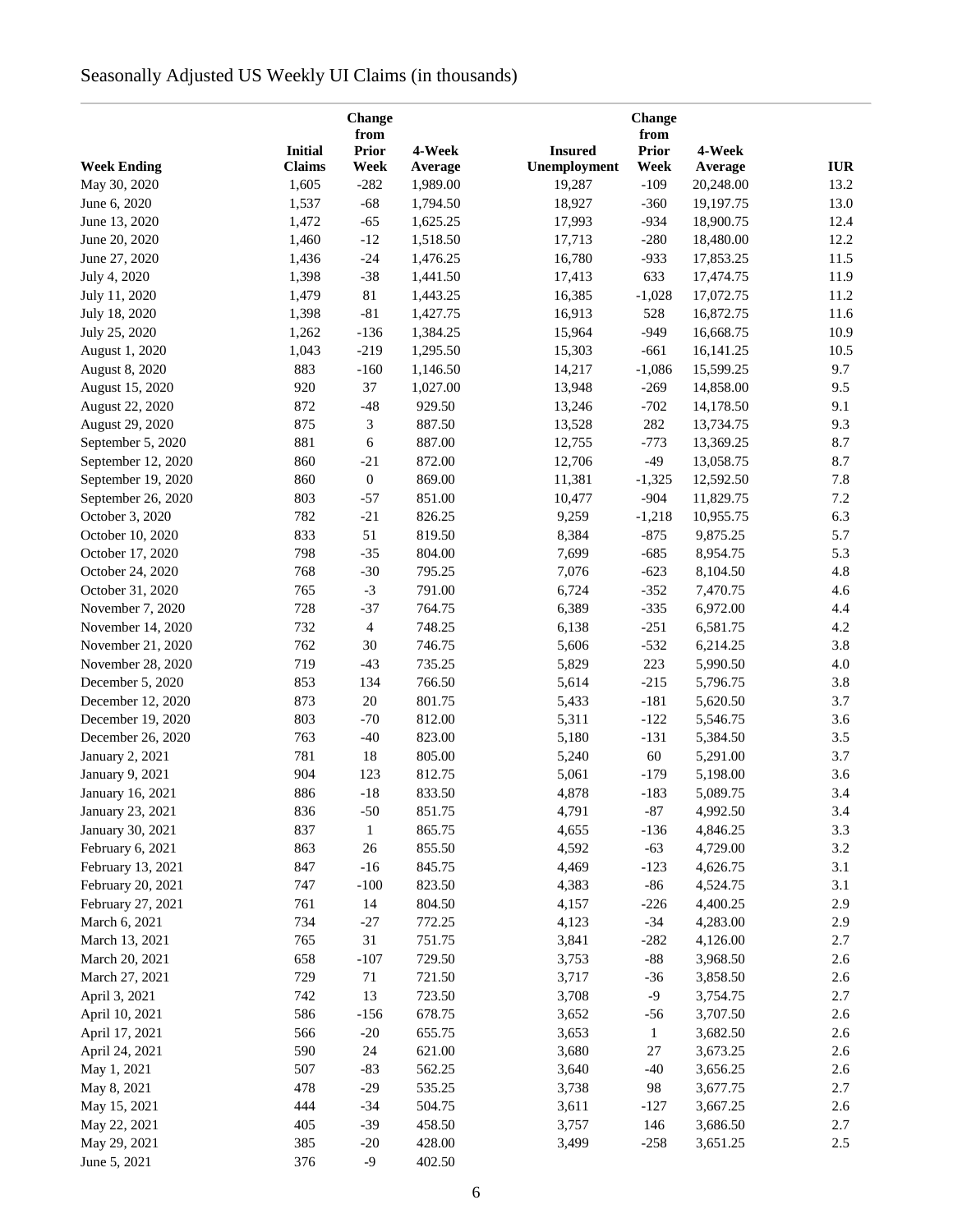|  | Pandemic Unemployment Assistance Claims - Not Seasonally Adjusted |  |  |  |
|--|-------------------------------------------------------------------|--|--|--|
|  |                                                                   |  |  |  |

|                      |                  | PUA Initial Claims Filed During Week Ended June 5 |                  | PUA Continued Claims For Week Ended May 22 |                  |                |  |
|----------------------|------------------|---------------------------------------------------|------------------|--------------------------------------------|------------------|----------------|--|
| <b>STATE</b>         | Advance          | Prior Wk                                          | Change           | May 22                                     | May 15           | Change         |  |
| Alabama              | 879              | 1,198                                             | $-319$           | 15,016                                     | 13,142           | 1,874          |  |
| Alaska               | 175              | 164                                               | 11               | 7,518                                      | 7,690            | $-172$         |  |
| Arizona              | 1,392            | 1,623                                             | $-231$           | 123,188                                    | 127,335          | $-4,147$       |  |
| Arkansas             | 699              | 916                                               | $-217$           | 42,744                                     | 51,413           | $-8,669$       |  |
| California           | 13,967           | 14,472                                            | $-505$           | 1,154,163                                  | 1,187,861        | $-33,698$      |  |
| Colorado             | 1,098            | 889                                               | 209              | 25,812                                     | 25,865           | $-53$          |  |
| Connecticut          | 194              | 239                                               | $-45$            | 34,000                                     | 35,709           | $-1,709$       |  |
| Delaware             | 33               | 65                                                | $-32$            | 5,563                                      | 5,235            | 328            |  |
| District of Columbia | 26               | 32                                                | $-6$             | 11,894                                     | 12,145           | $-251$         |  |
| Florida              | 1,341            | 2,041                                             | $-700$           | 0                                          | $\boldsymbol{0}$ | $\overline{0}$ |  |
| Georgia              | 619              | 600                                               | 19               | 157,432                                    | 127,720          | 29,712         |  |
| Hawaii               | 262              | 274                                               | $-12$            | 35,670                                     | 38,351           | $-2,681$       |  |
| Idaho                | 25               | 40                                                | $-15$            | 3,661                                      | 3,869            | $-208$         |  |
|                      |                  |                                                   | 967              |                                            |                  |                |  |
| Illinois             | 5,553            | 4,586                                             |                  | 231,835                                    | 222,029          | 9,806          |  |
| Indiana              | 1,911            | 2,183                                             | $-272$           | 110,717                                    | 113,995          | $-3,278$       |  |
| Iowa                 | 221              | 257                                               | $-36$            | 10,878                                     | 10,952           | $-74$          |  |
| Kansas               | 199              | 248                                               | $-49$            | 10,697                                     | 10,670           | 27             |  |
| Kentucky             | 2,076            | 981                                               | 1,095            | 14,105                                     | 14,921           | $-816$         |  |
| Louisiana            | 1,175            | 1,327                                             | $-152$           | 97,407                                     | 100,908          | $-3,501$       |  |
| Maine                | 152              | 87                                                | 65               | 12,274                                     | 12,679           | $-405$         |  |
| Maryland             | 5,983            | 5,983                                             | $\boldsymbol{0}$ | 178,090                                    | 178,090          | $\overline{0}$ |  |
| Massachusetts        | 882              | 883                                               | $-1$             | 228,014                                    | 237,775          | $-9,761$       |  |
| Michigan             | 1,412            | 1,771                                             | $-359$           | 470,714                                    | 293,155          | 177,559        |  |
| Minnesota            | $\overline{0}$   | $\boldsymbol{0}$                                  | $\boldsymbol{0}$ | 36,572                                     | 37,041           | $-469$         |  |
| Mississippi          | 262              | 451                                               | $-189$           | 9,657                                      | 26,927           | $-17,270$      |  |
| Missouri             | 386              | 506                                               | $-120$           | 36,716                                     | 47,289           | $-10,573$      |  |
| Montana              | 190              | 139                                               | 51               | 11,123                                     | 11,688           | $-565$         |  |
| Nebraska             | 33               | 6                                                 | 27               | 2,576                                      | 2,640            | $-64$          |  |
| Nevada               | 249              | 240                                               | 9                | 45,968                                     | 46,978           | $-1,010$       |  |
| New Hampshire        | 31               | 40                                                | $-9$             | 7,421                                      | 7,891            | $-470$         |  |
| New Jersey           | 798              | 774                                               | 24               | 322,612                                    | 312,560          | 10,052         |  |
| New Mexico           | 7,891            | 6,387                                             | 1,504            | 33,382                                     | 33,615           | $-233$         |  |
| New York             | 1,498            | 1,682                                             | $-184$           | 1,013,834                                  | 1,046,908        | $-33,074$      |  |
| North Carolina       | 1,505            | 1,689                                             | $-184$           | 81,061                                     | 81,832           | $-771$         |  |
| North Dakota         | 46               | 129                                               | $-83$            | 2,943                                      | 2,909            | 34             |  |
| Ohio                 | 1,395            | 2,087                                             | $-692$           | 271,645                                    | 284,493          | $-12,848$      |  |
| Oklahoma             | 148              | 73                                                | 75               | 14,420                                     | 15,076           | $-656$         |  |
| Oregon               | 1,265            | 1,568                                             | $-303$           | 74,758                                     | 80,286           | $-5,528$       |  |
| Pennsylvania         | 5,528            | 5,700                                             | $-172$           | 502,232                                    | 500,320          | 1,912          |  |
| Puerto Rico          | 1,566            | 1,598                                             | $-32$            | 177,584                                    | 183,334          | $-5,750$       |  |
| Rhode Island         | 896              | 989                                               | $-93$            | 35,172                                     | 36,422           | $-1,250$       |  |
| South Carolina       | 449              | 616                                               | $-167$           | 41,168                                     | 43,493           | $-2,325$       |  |
| South Dakota         | $\overline{0}$   | $\overline{4}$                                    | $-4$             | 447                                        | 254              | 193            |  |
| Tennessee            | 1,490            | 1,422                                             | 68               | 50,469                                     | 53,526           | $-3,057$       |  |
| Texas                | 1,452            | 1,856                                             | $-404$           | 325,919                                    | 413,945          | $-88,026$      |  |
| Utah                 | 149              | 167                                               | $\mbox{-}18$     | 1,511                                      | 1,628            |                |  |
| Vermont              | $\boldsymbol{0}$ | $\tau$                                            | $-7$             |                                            |                  | -117           |  |
|                      |                  |                                                   |                  | 6,735                                      | 6,819            | $-84$          |  |
| Virgin Islands       | 36               | $\tau$                                            | 29               | $\overline{0}$                             | $\boldsymbol{0}$ | $\overline{0}$ |  |
| Virginia             | 857              | 1,141                                             | $-284$           | 122,038                                    | 109,341          | 12,697         |  |
| Washington           | 1,416            | 1,653                                             | $-237$           | 109,161                                    | 111,476          | $-2,315$       |  |
| West Virginia        | 669              | 596                                               | 73               | 7,693                                      | 7,806            | $-113$         |  |
| Wisconsin            | 804              | 856                                               | $-52$            | 20,578                                     | 21,537           | -959           |  |
| Wyoming              | 9                | 7                                                 | $\overline{c}$   | 685                                        | 659              | 26             |  |
| <b>US</b> Total      | 71,292           | 73,249                                            | $-1,957$         | 6,347,472                                  | 6,360,202        | $-12,730$      |  |

Note: Information on the Pandemic Unemployment Assistance (PUA) program can be found in UIPL 16-20: PUA [Program information.](https://wdr.doleta.gov/directives/corr_doc.cfm?DOCN=4628) Backdated claims may be included in these figures.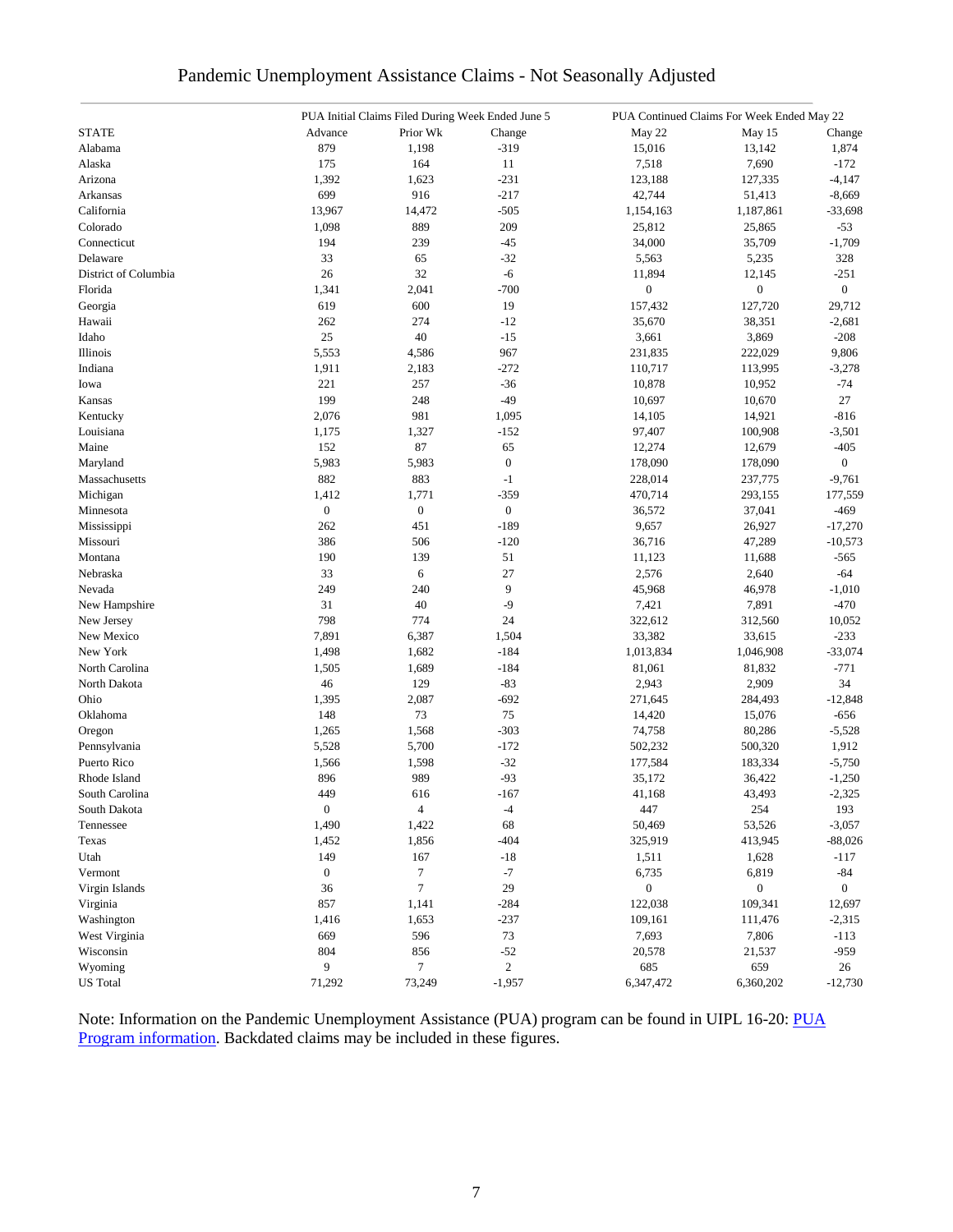### Pandemic Emergency Unemployment Compensation Continued Claims - Not Seasonally Adjusted

|                      |                  |                  | PEUC Claims Filed During Weeks Ended: |                  |                  |
|----------------------|------------------|------------------|---------------------------------------|------------------|------------------|
| <b>STATE</b>         | May 22           | May 15           | Change                                | May 8            | May 1            |
| Alabama              | 44,415           | 44,802           | $-387$                                | 50,920           | 51,972           |
| Alaska               | 15,417           | 15,843           | $-426$                                | 15,898           | 16,062           |
| Arizona              | 38,241           | 40,779           | $-2,538$                              | 43,804           | 46,041           |
| Arkansas             | 20,219           | 20,833           | $-614$                                | 20,244           | 20,843           |
| California           | 1,033,262        | 929,115          | 104,147                               | 992,469          | 826,640          |
| Colorado             | 78,491           | 78,633           | $-142$                                | 65,776           | 66,881           |
| Connecticut          | 83,653           | 86,832           | $-3,179$                              | 88,299           | 87,885           |
| Delaware             | 14,349           | 14,247           | 102                                   | 14,449           | 14,252           |
| District of Columbia | 4,129            | 4,459            | $-330$                                | 4,872            | 4,924            |
| Florida              | $\boldsymbol{0}$ | $\boldsymbol{0}$ | $\boldsymbol{0}$                      | $\boldsymbol{0}$ | $\boldsymbol{0}$ |
| Georgia              | $\boldsymbol{0}$ | $\boldsymbol{0}$ | $\boldsymbol{0}$                      | $\mathbf{0}$     | $\mathbf{0}$     |
| Hawaii               | 33,817           | 32,216           | 1,601                                 | 35,340           | 32,796           |
| Idaho                | 4,994            | 5,268            | $-274$                                | 5,450            | 5,590            |
| Illinois             | 281,835          | 279,090          | 2,745                                 | 276,345          | 269,304          |
| Indiana              | 65,825           | 66,499           | $-674$                                | 67,232           | 67,408           |
| Iowa                 | 19,940           | 21,414           | $-1,474$                              | 22,709           | 22,112           |
| Kansas               | 13,497           | 14,074           | $-577$                                | 13,707           | 13,175           |
| Kentucky             | 20,554           | 29,284           | $-8,730$                              | 29,142           | 28,990           |
| Louisiana            | 66,907           | 68,465           | $-1,558$                              | 70,694           | 71,817           |
| Maine                | 16,107           | 16,379           | $-272$                                | 16,840           | 16,947           |
| Maryland             | 84,987           | 86,624           | $-1,637$                              | 86,899           | 86,089           |
| Massachusetts        | 224,899          | 226,991          | $-2,092$                              | 226,989          | 227,424          |
| Michigan             | 251,445          | 238,366          | 13,079                                | 253,269          | 236,244          |
| Minnesota            | 187,429          | 184,482          | 2,947                                 | 184,716          | 184,869          |
| Mississippi          | 20,004           | 23,037           | $-3,033$                              | 23,097           | 22,435           |
| Missouri             | 50,648           | 51,604           | -956                                  | 51,945           | 51,545           |
| Montana              | 6,870            | 7,097            | $-227$                                | 7,345            | 7,661            |
| Nebraska             | 4,739            | 5,051            | $-312$                                | 5,184            | 4,973            |
| Nevada               | 96,364           | 98,496           | $-2,132$                              | 95,243           | 95,292           |
| New Hampshire        | 5,749            | 6,089            | $-340$                                | 6,358            | 6,501            |
| New Jersey           | 234,422          | 234,702          | $-280$                                | 241,020          | 241,206          |
| New Mexico           | 37,704           | 38,376           | $-672$                                | 38,868           | 39,220           |
| New York             | 755,123          | 759,030          | $-3,907$                              | 717,235          | 670,088          |
| North Carolina       | 161,225          | 162,224          | $-999$                                | 161,980          | 163,438          |
| North Dakota         | 5,733            | 3,466            | 2,267                                 | 3,755            | 6,392            |
| Ohio                 | 119,647          | 121,135          | $-1,488$                              | 121,738          | 121,687          |
| Oklahoma             | 32,908           | 34,011           | $-1,103$                              | 33,447           | 34,807           |
| Oregon               | 82,335           | 82,276           | 59                                    | 83,603           | 83,662           |
| Pennsylvania         | 302,353          | 282,265          | 20,088                                | 298,976          | 284,996          |
| Puerto Rico          | 43,641           | 49,142           | $-5,501$                              | 42,502           | 50,235           |
| Rhode Island         | 17,247           | 17,522           | $-275$                                | 17,933           | 18,112           |
| South Carolina       | 66,522           | 68,098           | $-1,576$                              | 68,728           | 70,560           |
| South Dakota         | 1,281            | 1,291            | $-10$                                 | 1,353            | 1,147            |
| Tennessee            | 51,509           | 53,046           | $-1,537$                              | 53,646           | 54,433           |
| Texas                | 441,911          | 607,645          | $-165,734$                            | 438,611          | 618,319          |
| Utah                 | 11,171           | 10,784           | 387                                   | 11,484           | 11,548           |
| Vermont              | 8,285            | 8,542            | $-257$                                | 9,771            | 10,589           |
| Virgin Islands       | 28               | 39               | $-11$                                 | 9                | 40               |
| Virginia             | 11,023           | 12,027           | $-1,004$                              | 12,562           | 13,689           |
| Washington           | 2,145            | 2,490            | $-345$                                | 3,342            | 7,592            |
| West Virginia        | 17,055           | 17,127           | $-72$                                 | 17,431           | 17,247           |
| Wisconsin            | 35,125           | 35,678           | $-553$                                | 33,923           | 31,663           |
| Wyoming              | 4,773            | 4,836            | $-63$                                 | 4,490            | 5,028            |
| <b>US</b> Total      | 5,231,952        | 5,301,821        | $-69,869$                             | 5,191,642        | 5,142,370        |

Note: Information on the Pandemic Emergency Unemployment Compensation (PEUC) program can be found in Unemployment Insurance Program Letter (UIPL) 17-20: [PEUC Program information](https://wdr.doleta.gov/directives/corr_doc.cfm?DOCN=8452)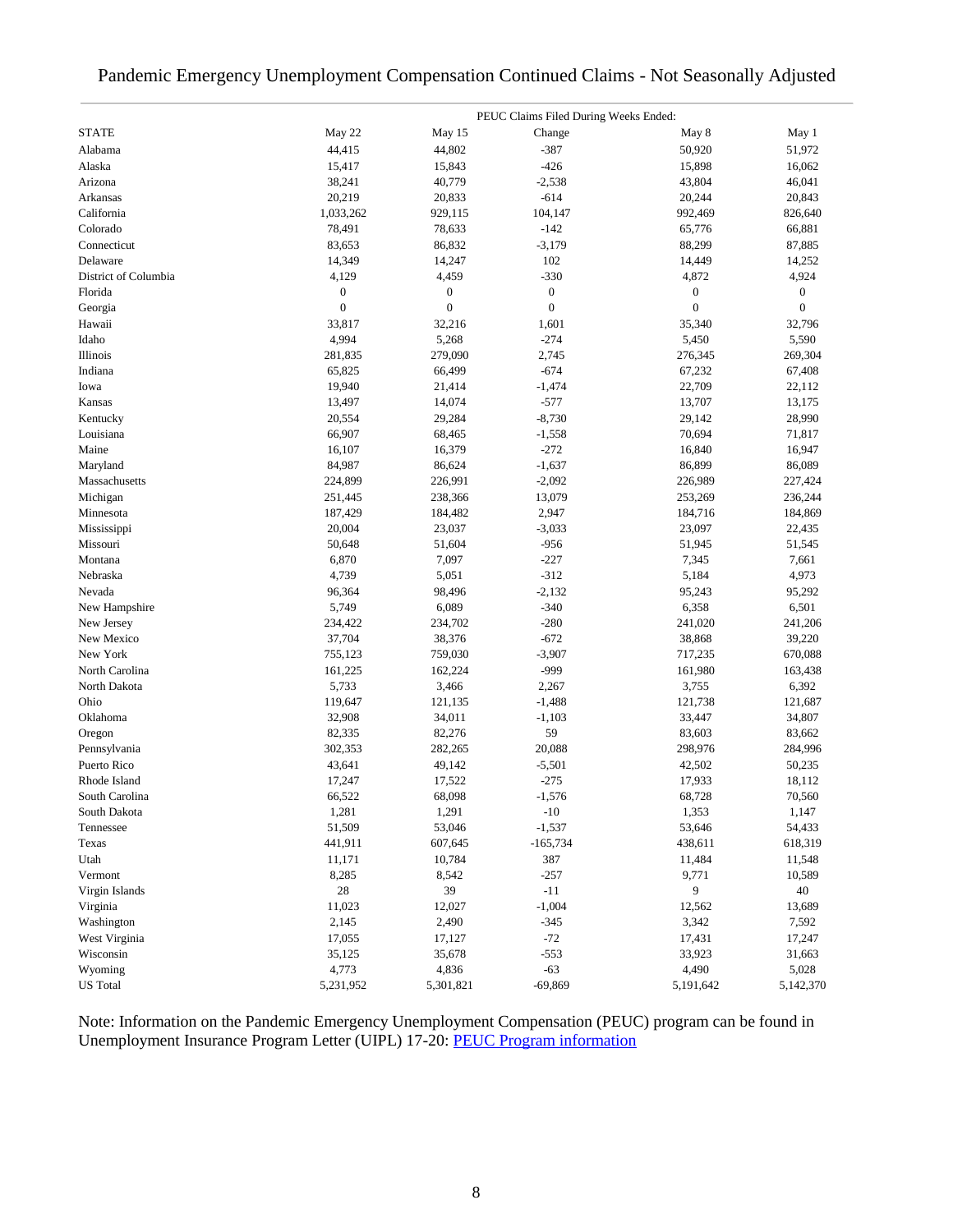|                                | EB Claims Filed During Weeks Ended: |                  |                  |  |  |  |  |  |
|--------------------------------|-------------------------------------|------------------|------------------|--|--|--|--|--|
| <b>STATE</b>                   | May 22                              | May 15           | Change           |  |  |  |  |  |
| Alabama                        | $\boldsymbol{0}$                    | $\boldsymbol{0}$ | $\boldsymbol{0}$ |  |  |  |  |  |
| Alaska                         | 8                                   | 32               | $-24$            |  |  |  |  |  |
| Arizona                        | 126                                 | 81               | 45               |  |  |  |  |  |
| Arkansas                       | 17                                  | 23               | $-6$             |  |  |  |  |  |
| California                     | 121,437                             | 125,427          | $-3,990$         |  |  |  |  |  |
| Colorado                       | 19                                  | 19               | $\boldsymbol{0}$ |  |  |  |  |  |
| Connecticut                    | 563                                 | 577              | $-14$            |  |  |  |  |  |
| Delaware                       | $\mathbf{1}$                        | $\tau$           | $-6$             |  |  |  |  |  |
| District of Columbia           | 6                                   | $\tau$           | $-1$             |  |  |  |  |  |
| Florida                        | $\boldsymbol{0}$                    | $\boldsymbol{0}$ | $\boldsymbol{0}$ |  |  |  |  |  |
| Georgia                        | $\boldsymbol{0}$                    | $\boldsymbol{0}$ | $\boldsymbol{0}$ |  |  |  |  |  |
| Hawaii                         | 5                                   | $\tau$           | $-2$             |  |  |  |  |  |
| Idaho                          | 3                                   | 3                | $\boldsymbol{0}$ |  |  |  |  |  |
| Illinois                       | 3,979                               | 3,860            | 119              |  |  |  |  |  |
| Indiana                        | 17                                  | 8                | 9                |  |  |  |  |  |
| Iowa                           | 22                                  | 18               | 4                |  |  |  |  |  |
| Kansas                         | 520                                 | 600              | $-80$            |  |  |  |  |  |
| Kentucky                       | $\boldsymbol{0}$                    | $\boldsymbol{0}$ | $\boldsymbol{0}$ |  |  |  |  |  |
| Louisiana                      | 20                                  | 20               | $\boldsymbol{0}$ |  |  |  |  |  |
| Maine                          | 3                                   | $\overline{4}$   | $-1$             |  |  |  |  |  |
| Maryland                       | 75                                  | 487              | $-412$           |  |  |  |  |  |
| Massachusetts                  | 2,899                               | 2,899            | $\boldsymbol{0}$ |  |  |  |  |  |
| Michigan                       | 104                                 | 191              | $-87$            |  |  |  |  |  |
| Minnesota                      | $\boldsymbol{0}$                    | $\boldsymbol{0}$ | $\boldsymbol{0}$ |  |  |  |  |  |
| Mississippi                    | 185                                 | 195              | $-10$            |  |  |  |  |  |
| Missouri                       | 75                                  | 58               | 17               |  |  |  |  |  |
| Montana                        | 16                                  | $\overline{4}$   | 12               |  |  |  |  |  |
| Nebraska                       | $\boldsymbol{0}$                    | $\mathbf{2}$     | $-2$             |  |  |  |  |  |
| Nevada                         | 1,446                               | 2,437            | $-991$           |  |  |  |  |  |
| New Hampshire                  | $\overline{4}$                      | $\overline{4}$   | $\boldsymbol{0}$ |  |  |  |  |  |
| New Jersey                     | 5,934                               | 6,463            | $-529$           |  |  |  |  |  |
| New Mexico                     | 271                                 | 288              | $-17$            |  |  |  |  |  |
| New York                       | 49,167                              | 56,209           | $-7,042$         |  |  |  |  |  |
| North Carolina                 | 64                                  | 80               | $-16$            |  |  |  |  |  |
| North Dakota                   | $\boldsymbol{0}$                    | $\mathbf{1}$     | $-1$             |  |  |  |  |  |
| Ohio                           | 38                                  | 10               | 28               |  |  |  |  |  |
| Oklahoma                       | $\boldsymbol{0}$                    | $\boldsymbol{0}$ | $\boldsymbol{0}$ |  |  |  |  |  |
|                                | 117                                 | 136              | $-19$            |  |  |  |  |  |
| Oregon<br>Pennsylvania         | 3,144                               | 3,901            | $-757$           |  |  |  |  |  |
| Puerto Rico                    | 698                                 | 651              | 47               |  |  |  |  |  |
|                                |                                     |                  | $-11$            |  |  |  |  |  |
| Rhode Island<br>South Carolina | 245<br>30                           | 256<br>36        |                  |  |  |  |  |  |
|                                |                                     |                  | -6               |  |  |  |  |  |
| South Dakota                   | $\boldsymbol{0}$                    | $\boldsymbol{0}$ | $\boldsymbol{0}$ |  |  |  |  |  |
| Tennessee                      | 31                                  | 36               | $-5$             |  |  |  |  |  |
| Texas                          | 4,953                               | 7,298            | $-2,345$         |  |  |  |  |  |
| Utah                           | $\boldsymbol{0}$                    | $\boldsymbol{0}$ | $\boldsymbol{0}$ |  |  |  |  |  |
| Vermont                        | 10                                  | $\sqrt{5}$       | $\sqrt{5}$       |  |  |  |  |  |
| Virgin Islands                 | $\boldsymbol{7}$                    | 14               | $-7$             |  |  |  |  |  |
| Virginia                       | 284                                 | 300              | $-16$            |  |  |  |  |  |
| Washington                     | 5                                   | 32               | $-27$            |  |  |  |  |  |
| West Virginia                  | $\tau$                              | $8\,$            | $-1$             |  |  |  |  |  |
| Wisconsin                      | 374                                 | 419              | $-45$            |  |  |  |  |  |
| Wyoming                        | $\boldsymbol{0}$                    | $\boldsymbol{0}$ | $\overline{0}$   |  |  |  |  |  |
| <b>US</b> Total                | 196,929                             | 213,113          | $-16,184$        |  |  |  |  |  |

## Extended Benefits (EB) Continued Claims - Not Seasonally Adjusted

Note: Information on the EB program can be found here: [EB Program information](https://oui.doleta.gov/unemploy/extenben.asp)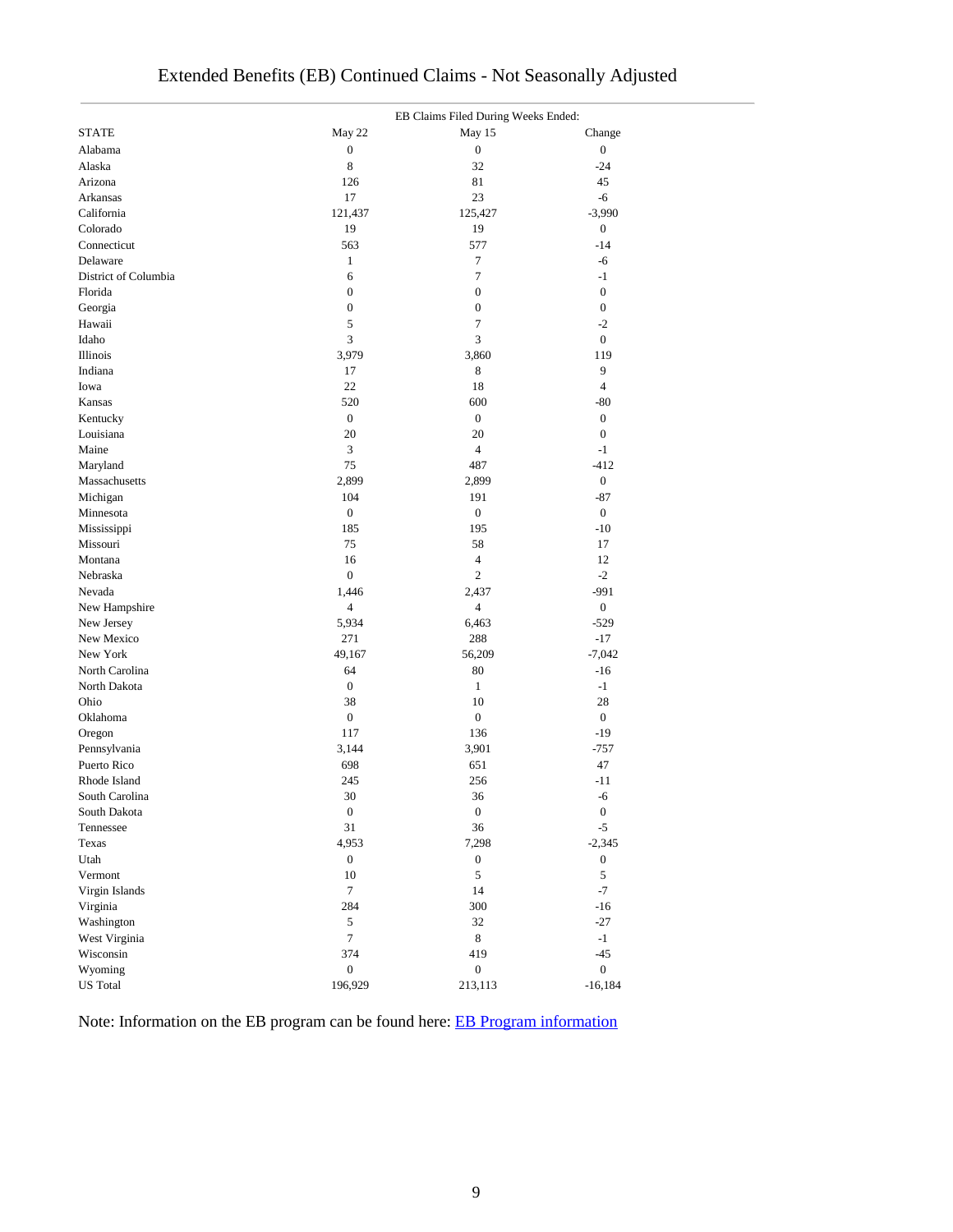#### INITIAL CLAIMS FILED DURING WEEK ENDED MAY 29

INSURED UNEMPLOYMENT FOR WEEK ENDED MAY 22

|                             |                   |                 |                          |                   |                            |                   |                     |                           |                          |                  |                  | <b>ALL PROGRAMS</b>                  |
|-----------------------------|-------------------|-----------------|--------------------------|-------------------|----------------------------|-------------------|---------------------|---------------------------|--------------------------|------------------|------------------|--------------------------------------|
|                             |                   |                 | CHANGE FROM              |                   |                            |                   |                     |                           | <b>CHANGE FROM</b>       |                  |                  | <b>EXCLUDING</b>                     |
| <b>STATE NAME</b>           | <b>STATE WEEK</b> | LAST            | YEAR<br>AGO              | UCFE <sup>1</sup> | UCX <sup>1</sup> STATE     | $(\frac{9}{6})^2$ | LAST<br><b>WEEK</b> | <b>YEAR</b><br><b>AGO</b> | UCFE <sup>1</sup>        | UCX <sup>1</sup> |                  | <b>RAILROAD</b><br><b>RETIREMENT</b> |
| Alabama                     | 7,247             | $-1,451$        | $-14,088$                | 12                | 7                          | 13,567            | 0.7                 | $-2,082$                  | $-169,998$               | 49               | 34               | 13,650                               |
| Alaska                      | 2,959             | $-144$          | $-4,493$                 | 8                 | $\sqrt{2}$                 | 11,151            | 3.9                 | $-779$                    | $-36,193$                | 98               | 21               | 11,270                               |
| Arizona                     | 4,375             | $-443$          | $-17,637$                | 3                 | 1                          | 54,744            | 1.9                 | 188                       | $-155,200$               | 145              | 128              | 55,017                               |
| Arkansas                    | 2,503             | 88              | $-5,978$                 | 1                 | $\overline{4}$             | 20,555            | 1.8                 | 408                       | $-94,810$                | 106              | 27               | 20,688                               |
| California                  | 72,003            | 948             | $-156,631$               | 170               | 92                         | 667,181           | 4.0                 | 94,885                    | $-2,085,220$             | 1,965            | 1,437            | 670,583                              |
| Colorado                    | 3,926             | -206            | $-8,593$                 | 1                 | 5                          | 40,286            | 1.6                 | $-639$                    | $-204,314$               | 116              | 133              | 40,535                               |
| Connecticut                 | 4,346             | $-401$          | $-9,862$                 | 15                | 5                          | 64,790            | 4.2                 | $-2,219$                  | $-183,873$               | 212              | 70               | 65,072                               |
| Delaware                    | 5,732             | $-697$          | 2,680                    | 5                 | 3                          | 12,287            | 2.8                 | 102                       | $-42,885$                | 40               | 38               | 12,365                               |
| District of Columbia        | 1,161             | $-146$          | $-2,398$                 | 20                | $\boldsymbol{0}$           | 18,289            | 3.3                 | $-762$                    | $-52,382$                | 878              | 9                | 19,176                               |
| Florida                     | 8,257             | $-1,625$        | $-199,450$               | 8                 | 18                         | 112,861           | 1.4                 | $-20,142$                 | $-517,779$               | 393              | 217              | 113,471                              |
| Georgia                     | 24,622            | 69              | $-124,541$               | 39                | 9                          | 119,950           | 2.8                 | $-5,268$                  | $-634,883$               | 420              | 320              | 120,690                              |
| Hawaii                      | 2,175             | $-216$          | $-5,527$                 | 6                 | 6                          | 15,868            | 2.9                 | $-1,087$                  | $-109,071$               | 107              | 106              | 16,081                               |
| Idaho                       | 1,655             | $-233$          | $-1,991$                 | 2                 | $\boldsymbol{0}$           | 6,704             | 0.9                 | $-317$                    | $-44,331$                | 27               | 17               | 6,748                                |
| Illinois                    | 23,516            | 4,298           | $-22,869$                | 10                | 3                          | 202,005           | 3.6                 | 1,941                     | $-517,774$               | 783              | 210              | 202,998                              |
| Indiana                     | 5,940             | $-212$          | $-16,974$                | 9                 | $\overline{4}$             | 54,919            | 1.9                 | $-988$                    | $-178,950$               | 242              | 70               | 55,231                               |
| Iowa                        | 3,380             | $-481$          | $-3,069$                 | 6                 | $\overline{c}$             | 25,588            | 1.7                 | 333                       | $-136,974$               | 70               | 13               | 25,671                               |
| Kansas                      | 1,810             | $-305$          | $-6,156$                 | 2                 | 1                          | 9,787             | 0.7                 | $-135$                    | $-80,378$                | 29               | 12               | 9,828                                |
|                             | 6,318             |                 | $-36,695$                | $\mathbf{1}$      | 1                          | 19,075            |                     | 322                       | $-186,729$               | 57               | 90               | 19,222                               |
| Kentucky<br>Louisiana       | 5,573             | 3,454<br>$-403$ | $-13,761$                | $\overline{7}$    | $\mathfrak{2}$             | 47,680            | 1.1<br>2.7          |                           | $-253,918$               | 97               | 15               | 47,792                               |
| Maine                       |                   | 373             |                          | $\overline{2}$    | $\mathbf{2}$               |                   |                     | $-3,351$<br>$-924$        | $-151,488$               | 33               |                  |                                      |
|                             | 1,376             | 8               | $-9,775$                 | 9                 | 4                          | 10,768            | 1.9                 | 20                        |                          | 200              | 13<br>89         | 10,814                               |
| Maryland<br>Massachusetts   | 8,643             | $-261$          | $-23,324$                | 25                | 20                         | 46,266            | 2.2<br>2.4          |                           | $-200,549$               |                  |                  | 46,555                               |
|                             | 8,398             |                 | $-19,232$                | $\mathbf{2}$      | $\overline{4}$             | 81,700            |                     | $-2,933$                  | $-518,051$               | 210              | 166              | 82,076                               |
| Michigan                    | 12,865            | 1,664<br>$-609$ | $-26,425$                | 6                 |                            | 123,402           | 3.1<br>2.5          | 1,941                     | $-809,779$               | 111              | 38<br>87         | 123,551                              |
| Minnesota                   | 4,869             |                 | $-16,785$                |                   | 1                          | 67,206            |                     | $-2,596$                  | $-330,693$               | 148              |                  | 67,441                               |
| Mississippi                 | 2,830             | 64              | $-21,184$                | 2                 | 1                          | 25,737            | 2.4                 | $-591$                    | $-149,071$               | 153              | 22               | 25,912                               |
| Missouri                    | 8,666             | 2,744           | $-11,984$                | 4                 | 1                          | 55,733            | 2.1                 | $-282$                    | $-186,440$               | 147              | 15               | 55,895                               |
| Montana                     | 1,221             | 62              | $-1,833$                 | 7                 | $\mathbf{1}$               | 8,306             | 1.9                 | $-91$                     | $-40,200$                | 67               | 19<br>5          | 8,392                                |
| Nebraska                    | 1,472             | $-121$          | $-3,611$                 | 1                 | $\boldsymbol{0}$<br>$\tau$ | 7,431             | 0.8                 | $-131$                    | $-55,034$                | 9                |                  | 7,445                                |
| Nevada                      | 5,043             | 1,066           | $-6,294$                 | 8                 |                            | 61,160            | 4.8                 | $-9,513$                  | $-273,883$               | 77               | 108              | 61,345                               |
| New Hampshire               | 906               | 116             | $-5,221$                 | $\mathbf{1}$      | 3                          | 15,880            | 2.5                 | $-930$                    | $-84,889$                | 41               | 3                | 15,924                               |
| New Jersey                  | 12,771            | $-207$          | $-13,981$                | 23                | 13                         | 120,201           | 3.2                 | 3,148                     | $-427,712$               | 304              | 230              | 120,735                              |
| New Mexico                  | 4,812             | 1,130           | $-1,860$                 | 2                 | $\boldsymbol{0}$           | 25,200            | 3.3                 | $-644$                    | $-80,555$                | 147              | 82               | 25,429                               |
| New York                    | 19,615            | 110             | $-62,711$                | 18<br>5           | 20<br>$\tau$               | 321,482           | 3.7                 | $-6,254$                  | $-1,477,654$             | 423              | 362              | 322,267                              |
| North Carolina              | 5,932             | $-505$          | $-31,115$                |                   |                            | 47,290            | 1.1                 | $-381$                    | $-500,698$               | 163              | 218              | 47,671                               |
| North Dakota                | 501               | $-25$           | $-1,814$                 | 2                 | $\mathbf{1}$               | 3,440             | 0.9                 | $-112$                    | $-27,366$                | 14               | $\overline{4}$   | 3,458                                |
| Ohio<br>Oklahoma            | 14,013            | 282             | $-21,056$                | 9                 | 13                         | 93,195            | 1.8                 | $-7,085$                  | $-460,937$               | 118              | 139              | 93,452                               |
|                             | 9,364             | 1,004           | $-51,012$                | 66                | 9<br>7                     | 21,161            | 1.4                 | 2,959                     | $-151,148$               | 111              | 38               | 21,310                               |
| Oregon                      | 6,532             | $-1,822$        | $-14,033$                | 49<br>96          |                            | 56,301            | 3.1                 | 763<br>257                | $-200,458$               | 320              | 79               | 56,700                               |
| Pennsylvania<br>Puerto Rico | 31,317<br>2,469   | 7,064<br>102    | $-10,949$                | 2                 | 25<br>$\overline{2}$       | 205,416           | 3.9<br>4.1          |                           | $-814, 155$              | 1,050<br>222     | 324<br>20        | 206,790                              |
| Rhode Island                |                   |                 | $-4,767$                 |                   |                            | 33,472            |                     | $-3,198$                  | $-129,066$<br>$-58.617$  |                  |                  | 33,714                               |
|                             | 9,610             | 653             | 6,862                    | $\overline{2}$    | $\boldsymbol{0}$           | 19,879            | 4.5                 | $-508$                    |                          | 41               | 35               | 19,955                               |
| South Carolina              | 1,987             | $-96$           | $-16,923$                | 6                 | $\tau$                     | 38,379            | 1.9                 | 272                       | $-176,435$               | 48               | 66               | 38,493                               |
| South Dakota                | 263               | 31              | $-1,235$                 | 3                 | $\mathbf{1}$               | 2,165             | 0.5                 | $-318$                    | $-17,464$                | 50               | $\mathbf{1}$     | 2,216                                |
| Tennessee                   | 6,936             | 684             | $-15,319$                | 11                | $10\,$                     | 51,763            | 1.6                 | $-1,019$                  | $-270,354$               | 67               | 46               | 51,876                               |
| Texas                       | 21,927            | $-3,114$        | $-84,750$                | 79                | 91<br>$\tau$               | 206,486           | 1.7                 | $-9,279$                  | $-1,195,287$             | 773              | 1,292            | 208,551                              |
| Utah                        | 3,103             | $-198$          | $-1,845$                 | 19                |                            | 11,222            | $0.8\,$             | $-1,756$                  | $-68,094$                | 55               | 20               | 11,297                               |
| Vermont                     | 372               | 14              | $-1,093$<br>184          | $\boldsymbol{0}$  | $\boldsymbol{0}$           | 7,617             | 2.7                 | $-885$                    | $-38,699$                | 8                | $\boldsymbol{0}$ | 7,625                                |
| Virgin Islands              | 216               | $-244$          |                          | $\boldsymbol{0}$  | $\boldsymbol{0}$           | 720               | 2.0                 | $-286$                    | $-3,922$                 | $\boldsymbol{0}$ | 4                | 724                                  |
| Virginia                    | 8,090             | $-1,753$        | $-23,289$                | 10                | 9                          | 52,228            | 1.4                 | $-1,935$                  | $-346,183$               | 265              | 239              | 52,732                               |
| Washington                  | 10,317            | $-1,577$        | $-21,612$                | $\tau$            | 19                         | 66,688            | 2.0                 | $-12,139$                 | $-413,080$               | 263              | 527              | 67,478                               |
| West Virginia               | 2,594             | $-1,372$        | $-2,091$                 | $\overline{c}$    | $\sqrt{2}$                 | 16,221            | 2.6                 | -999                      | $-68,389$                | 112              | 17               | 16,350                               |
| Wisconsin                   | 8,369             | $-1,132$        | $-16,292$                | 8                 | 6                          | 65,767            | 2.4                 | $-4,607$                  | $-203,911$               | 148              | 52               | 65,967                               |
| Wyoming                     | 416               | $-152$          | $-2,005$                 | $\overline{c}$    | $\boldsymbol{0}$           | 2,918             | 1.2                 | $-292$                    | $-12,935$                | 18               | $\overline{c}$   | 2,938                                |
| Totals                      |                   |                 | 425,313 5,877 -1,186,407 | 813               | 458                        | 3,490,087         | 2.5                 | 82                        | -15,628,858 11,750 7,329 |                  |                  | 3,509,166                            |

Figures appearing in columns showing over-the-week changes reflect all revisions in data for prior week submitted by state agencies.

1. The Unemployment Compensation program for Federal Employees (UCFE) and the Unemployment Compensation for Ex-servicemembers (UCX) exclude claims filed jointly under other programs to avoid duplication.

2. Rate is not seasonally adjusted. The source of U.S. total covered employment is BLS.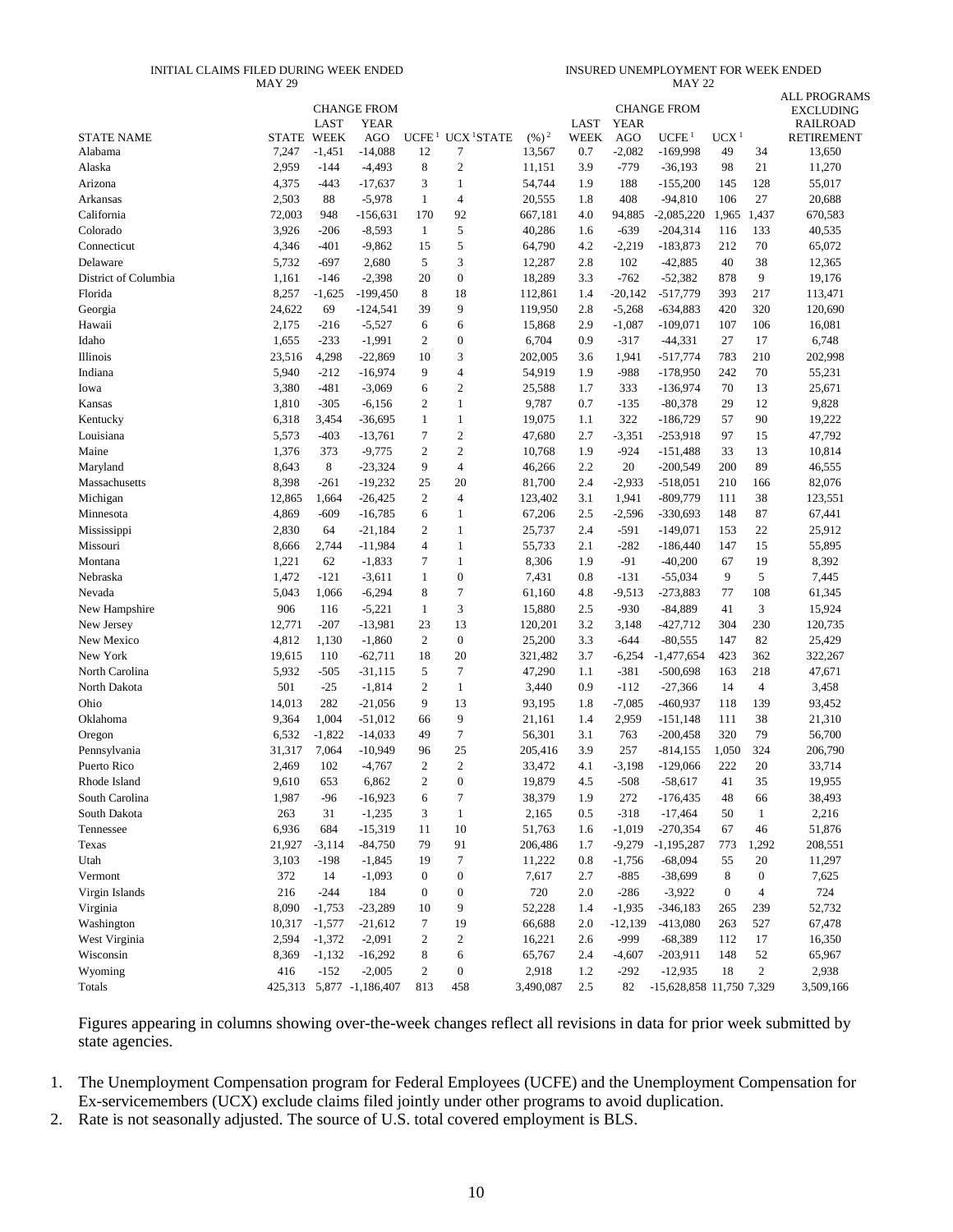### **State Change State Supplied Comment** PA +7,064 Layoffs in the administrative and support and waste management and remediation services, manufacturing, professional, scientific and technical services, and educational services industries. IL +4,298 Layoffs in the other services, wholesale trade, retail trade, and health care and social assistance industries. KY  $+3,454$  No comment.  $MO$  +2,744 No comment. MI  $+1,664$  Layoffs in the automobile industry. NM  $+1,130$  No comment.<br>NV  $+1,066$  No comment.  $+1,066$  No comment. OK  $+1,004$  No comment.

### STATES WITH AN INCREASE OF MORE THAN 1,000

### STATES WITH A DECREASE OF MORE THAN 1,000

| <b>State</b> | <b>Change</b> | <b>State Supplied Comment</b>                                                                                                  |
|--------------|---------------|--------------------------------------------------------------------------------------------------------------------------------|
| TX           | $-3,114$      | No comment.                                                                                                                    |
| <b>OR</b>    | $-1,822$      | No comment.                                                                                                                    |
| <b>VA</b>    | $-1.753$      | No comment.                                                                                                                    |
| FL           | $-1.625$      | No comment.                                                                                                                    |
| <b>WA</b>    | $-1,577$      | No comment.                                                                                                                    |
| AL           | $-1.451$      | No comment.                                                                                                                    |
| WV           | $-1.372$      | No comment.                                                                                                                    |
| WI           | $-1,132$      | Fewer layoffs in the administrative and support and waste management and remediation<br>services and manufacturing industries. |